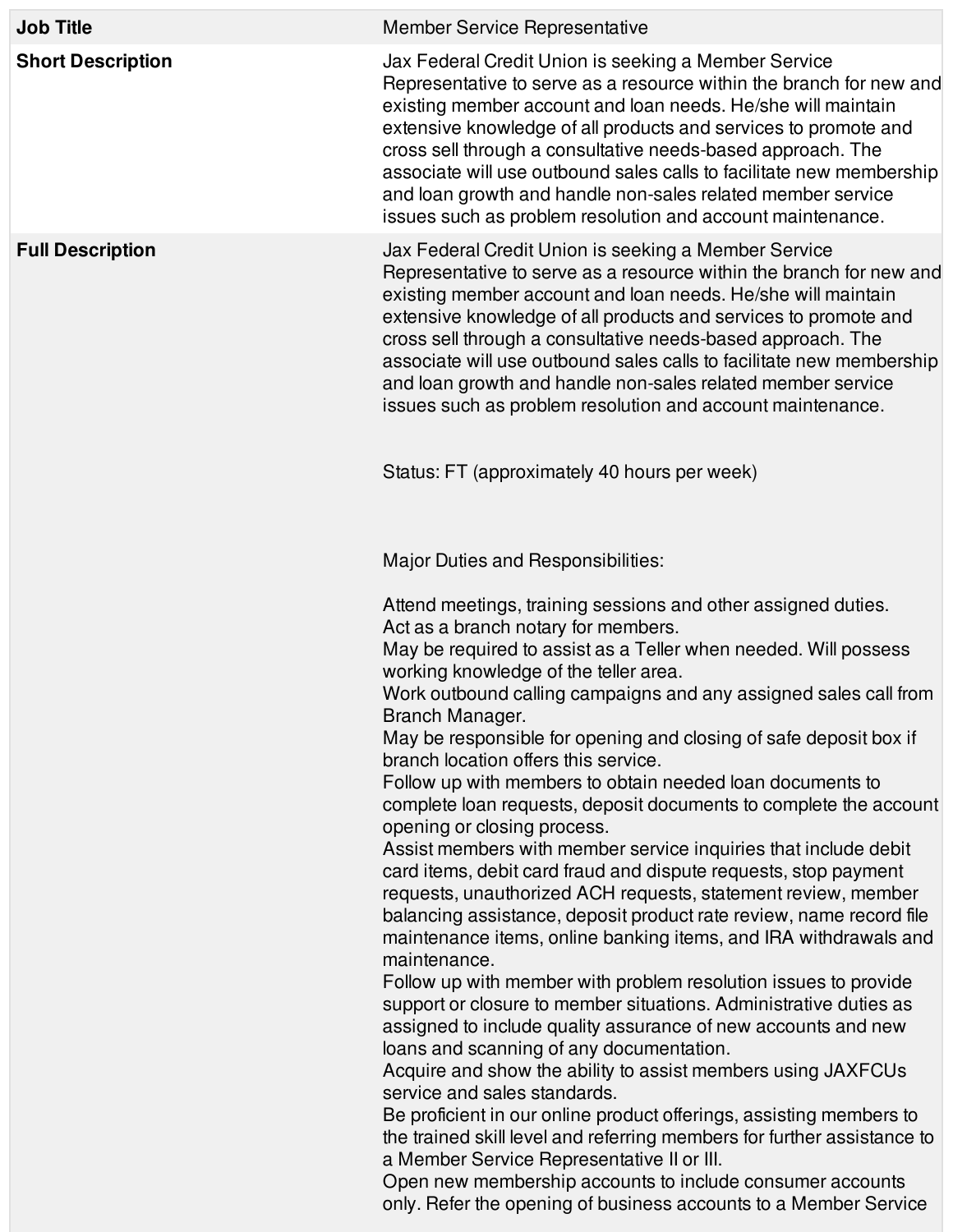Representative II.

Possess a strong understanding of credit reports and consumer lending documentation.

Process and close loan applications to include consumer loans and VISA credit cards. Refers Home Equity applications to a Member Service Representative II for processing.

Interviews members and potential members and presents Jax Federal Credit Union products and services that meet the needs of the members financial success.

Knowledge & Skills

Experience:

Up to six months of similar or related experience including time spent in similar or preparatory positions.

Education/Certifications/Licenses:

A high school degree or GED is required.

Interpersonal Skills:

Courtesy, tact, and diplomacy are essential elements of the job. Work involves personal contact with others inside and/or outside the organization, generally regarding routine matters for purposes of giving and obtaining information, as well as advising or referring, which commonly require shorter discussions.

Other Skills:

Proficient in Microsoft products. The ability to learn new systems and adapt quickly to changing technology.

ADA Requirements

Physical Requirements:

Is able to bend, sit, and stand in order to perform primarily sedentary work with limited physical exertion and occasional lifting of up to 10 lbs. Must be capable of climbing / descending stairs in an emergency situation. Must be able to operate routine office equipment including computer terminals and keyboards, telephones, copiers, facsimiles, and calculators. Must be able to routinely perform work on computer for an average of 6-8 hours per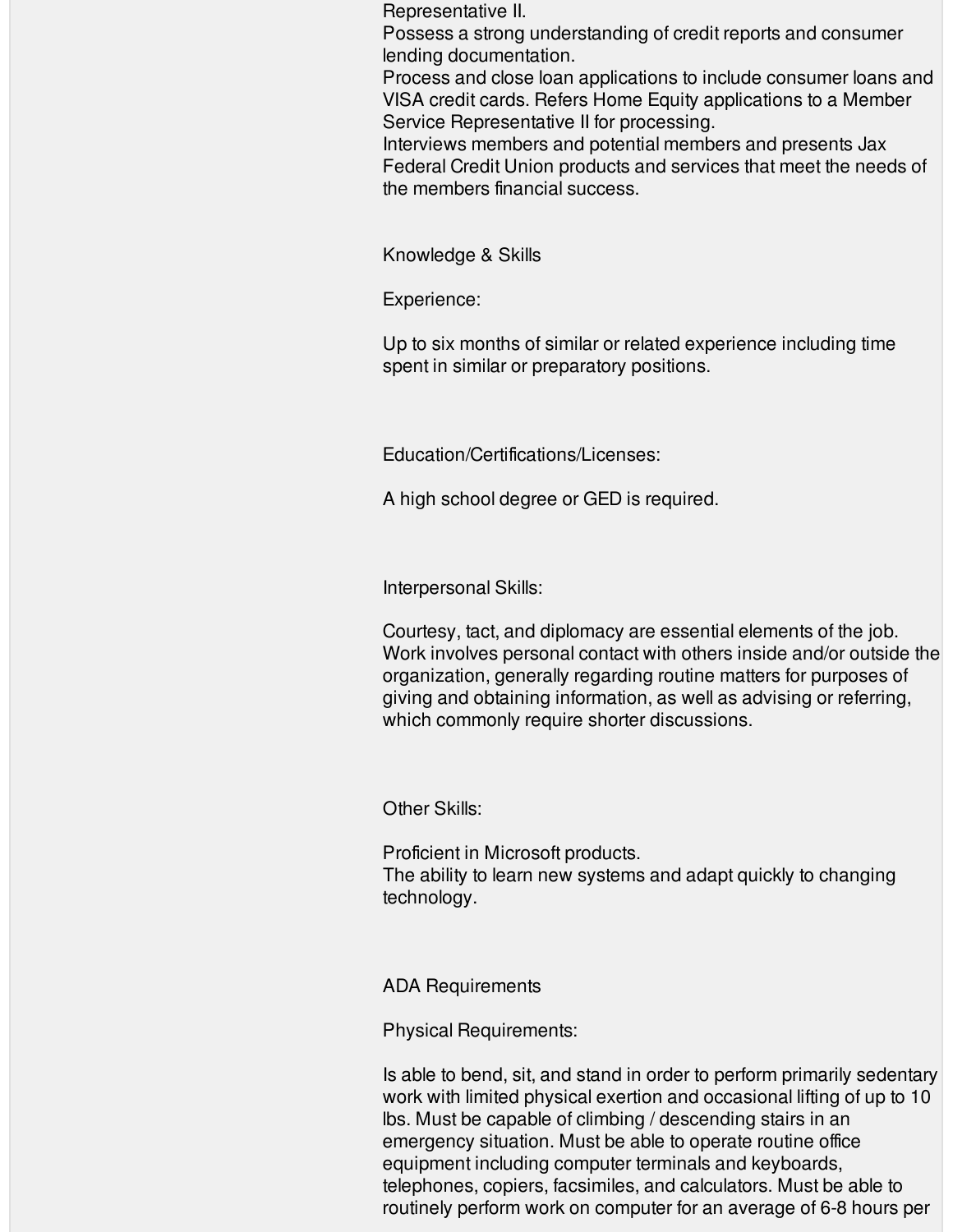day, when necessary. Must be able to work extended hours or travel off site whenever required or requested by management. Must be capable of regular, reliable and timely attendance.

Working Conditions:

Must be able to routinely perform work indoors in climate-controlled shared work area with minimal noise.

Mental and/or Emotional Requirements:

Must be able to perform job functions independently or with limited supervision and work effectively either on own or as part of a team. Must be able to read and carry out various written instructions and follow oral instructions. Must be able to complete basic mathematical calculations, spell accurately, and understand computer basics. Must be able to speak clearly and deliver information in a logical and understandable sequence. Must be capable of dealing calmly and professionally with numerous different personalities from diverse cultures at various levels within and outside of the organization and demonstrate highest levels of customer service and discretion when dealing with the public. Must be able to perform responsibilities with composure under the stress of deadlines / requirements for extreme accuracy and quality and/or fast pace. Must be able to effectively handle multiple, simultaneous, and changing priorities. Must be capable of exercising highest level of discretion on both internal and external confidential matters.

Acknowledgement

Nothing in this position description restricts management's right to assign or reassign duties and responsibilities to this job at any time.

Reasonable accommodations may be made to enable individuals with disabilities to perform the essential functions. This job description is not a contract and should not be construed as a guarantee of employment for any specific period of time.

We are an Equal Opportunity Employer and do not discriminate against employees or applicants based on race, color, religion, sex/gender, national origin, disability, age, or any other category protected by law.

**Education Education Education Education A** high school degree or GED is required.

[https://workforcenow.adp.com/mascsr/default/mdf/recruitment/recruit](https://workforcenow.adp.com/mascsr/default/mdf/recruitment/recruitment.html?cid=9a07bc15-a98c-4ef1-901a-8cb49f5ad6b8) ment.html?cid=9a07bc15-a98c-4ef1-901a-

8cb49f5ad6b8&ccId=19000101\_000001&jobId=396457&source=C C2&lang=en\_US

**Additional Comments** Apply online by visiting: